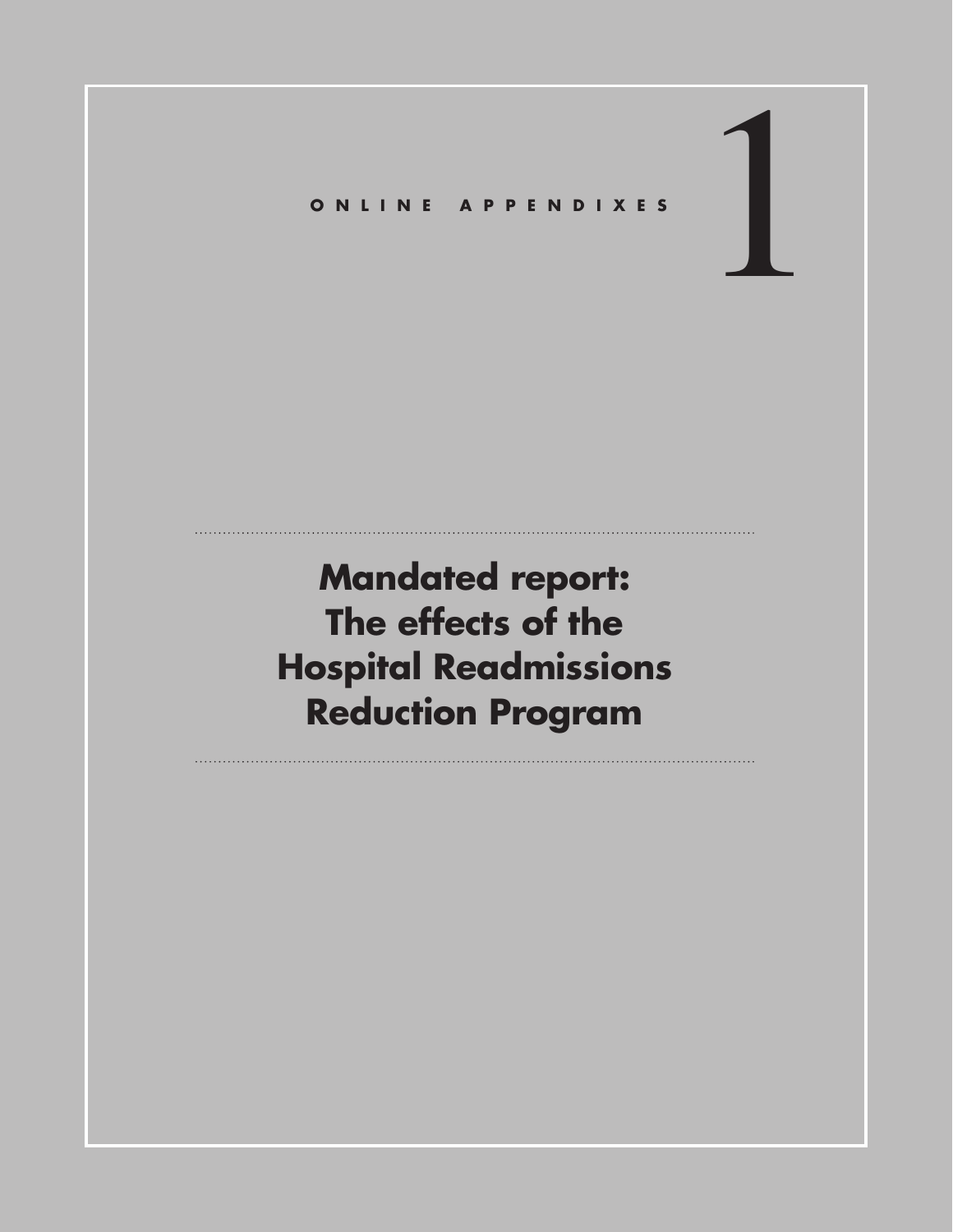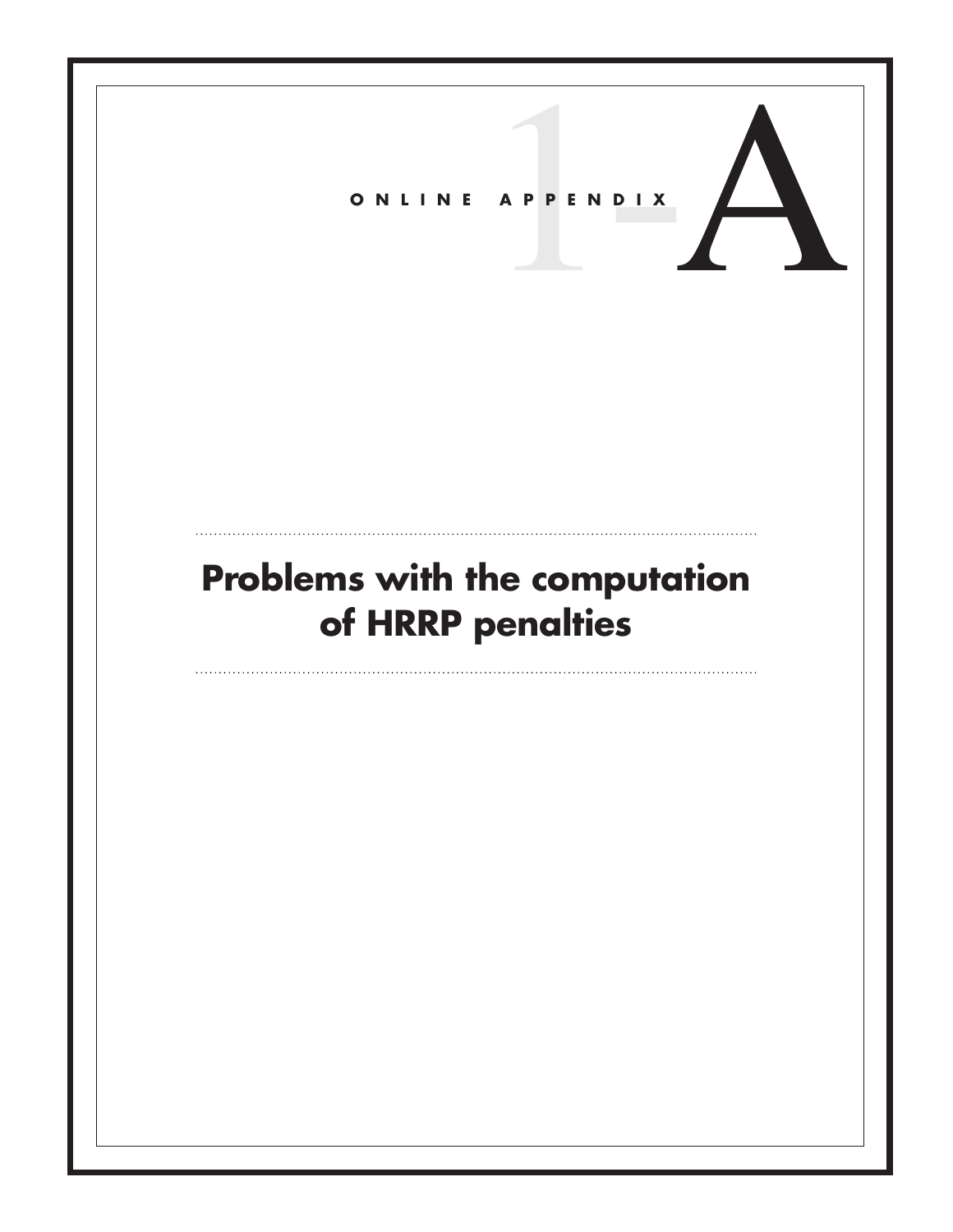

**Current simplified computation of the HRRP readmission penalty**

Penalty

(Payment rate for the initial DRG)  $\times$  $=$   $| \times |$  (adjusted number of excess  $| \times |$  for the condition readmissions)

1 / national readmission rate

Note: HRRP (Hospital Readmissions Reduction Program), DRG (diagnosis related group).

In our June 2013 report on the Hospital Readmissions Reduction Program (HRRP), we described how the HRRP penalty is computed and explained that certain problems arise from this calculation. We emphasize that the direction of the incentive underpinning the penalty is correct and that it affects hospital behavior, but the penalty may not be equitable and may be too large in some cases.

# **Computing HRRP penalties for "excess readmissions"**

Under the HRRP, hospitals that have Medicare riskadjusted readmission rates for any of the HRRP conditions that are greater than the national average rates for those conditions (defined as "excess" readmissions) in the three most recent years available will have their current year inpatient payment rates reduced. The payment penalty will be collected by implementing a payment reduction for all Medicare discharges. The penalty is calculated as a share of a hospital's base operating payments and therefore does not reduce hospitals' indirect medical education, disproportionate share (DSH), special rural (e.g., sole community), or outlier payments.

The current readmission penalty formula is complex, but, in essence, the penalty is computed as the product of a hospital's adjusted cost of excess readmissions and a multiplier.<sup>1</sup> Usually, excess readmissions would be computed as the difference between a hospital's observed readmissions and its expected number of readmissions, given the riskiness of the hospital's patient population. However, the current method for computing excess readmissions does not use the actual observed number of readmissions; instead, it compares the hospital's

*adjusted* number of readmissions with the expected number. The adjusted number is essentially a blend of the hospital's actual observed readmissions for a condition and the national mean readmission rate for the condition, with a larger weight placed on the national mean for smaller hospitals. The reason the current method uses the adjusted number is to limit the effect of random variation in hospitals with small numbers of cases. The method is explained in detail in the online appendix to our 2013 report on readmissions (http://www.medpac. gov/docs/default-source/reports/jun13\_ch04\_appendix. pdf?sfvrsn=0).

To illustrate how the magnitude of the penalty is computed, we show the readmission penalty formula, simplified, in Figure 1-A1.<sup>2</sup> For a condition with a high readmission of 20 percent, the multiplier would be 5, but for a condition with a low readmission rate of 4 percent, such as that for hip and knee replacement, the multiplier would be 25. The risk of distorting clinical decisions becomes greater with greater multipliers.

For illustrative purposes, consider a hospital with 100 admissions in a diagnosis related group (DRG) for which the national average rate of readmissions is 20 percent. The hospital's expected number of readmissions would be 20. If the hospital's actual number of readmissions were 24 and its adjusted number of readmissions were 22, then the number of excess readmissions would be 2. If the base DRG payment per initial admission were \$10,000, the estimated cost of excess readmissions would be \$20,000.<sup>3</sup> The right-most box in Figure 1-A1 represents a multiplier that increases the incentive to reduce readmissions. For example, given a 20 percent national average readmission rate for a condition, the multiplier would be  $5(1/0.20)$ . The penalty would be equivalent to five times the cost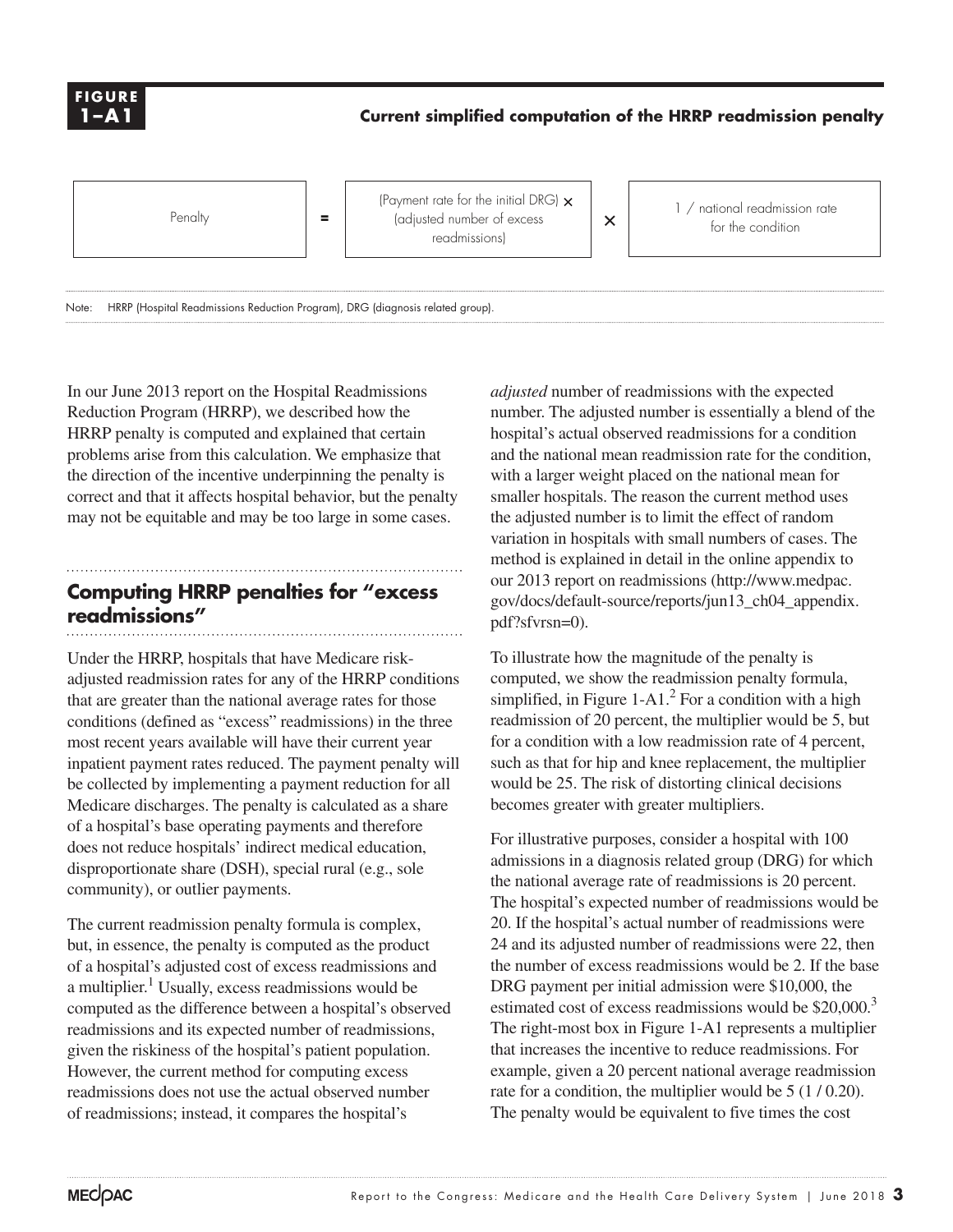of the adjusted excess readmissions, or \$100,000 in this example. In general, the formula produces penalties that are much higher than Medicare payments for the excess readmissions, creating a strong incentive to reduce readmissions. The multiplier will be bigger for conditions with lower readmission rates (hips and knees), and a lower multiplier will be used for conditions with higher readmission rates (heart failure). However, the full impact of the formula is limited because the penalty is applied to just six conditions, and each hospital's penalty is capped at 3 percent of base inpatient payments. The algebra showing that the penalty in law is equivalent to the simplified formula in Figure 1-A1 is shown in online Appendix 4-B to our 2013 June report available at http://www.medpac. gov/docs/default-source/reports/jun13\_ch04\_appendix. pdf?sfvrsn=0.

Most hospitals received HRRP penalties in 2017 because a hospital was penalized if it had above-average readmissions in any one of six conditions. Therefore, it is not unexpected that 92 percent of major teaching hospitals were penalized based on at least one of the six conditions having above-expected readmission rates. Smaller hospitals are less likely to face penalties given that 25 cases in a condition are needed to be subject to the penalty. Among hospitals with high shares of poor patients, 89 percent faced penalty. We discuss addressing the issue of socioeconomic status and readmissions in the text box on page 10 of Chapter 1. Total penalties are expected to have been \$526 million in 2017, or 0.3 percent of overall Medicare payments going to hospitals (Centers for Medicare & Medicaid Services 2017).<sup>4</sup>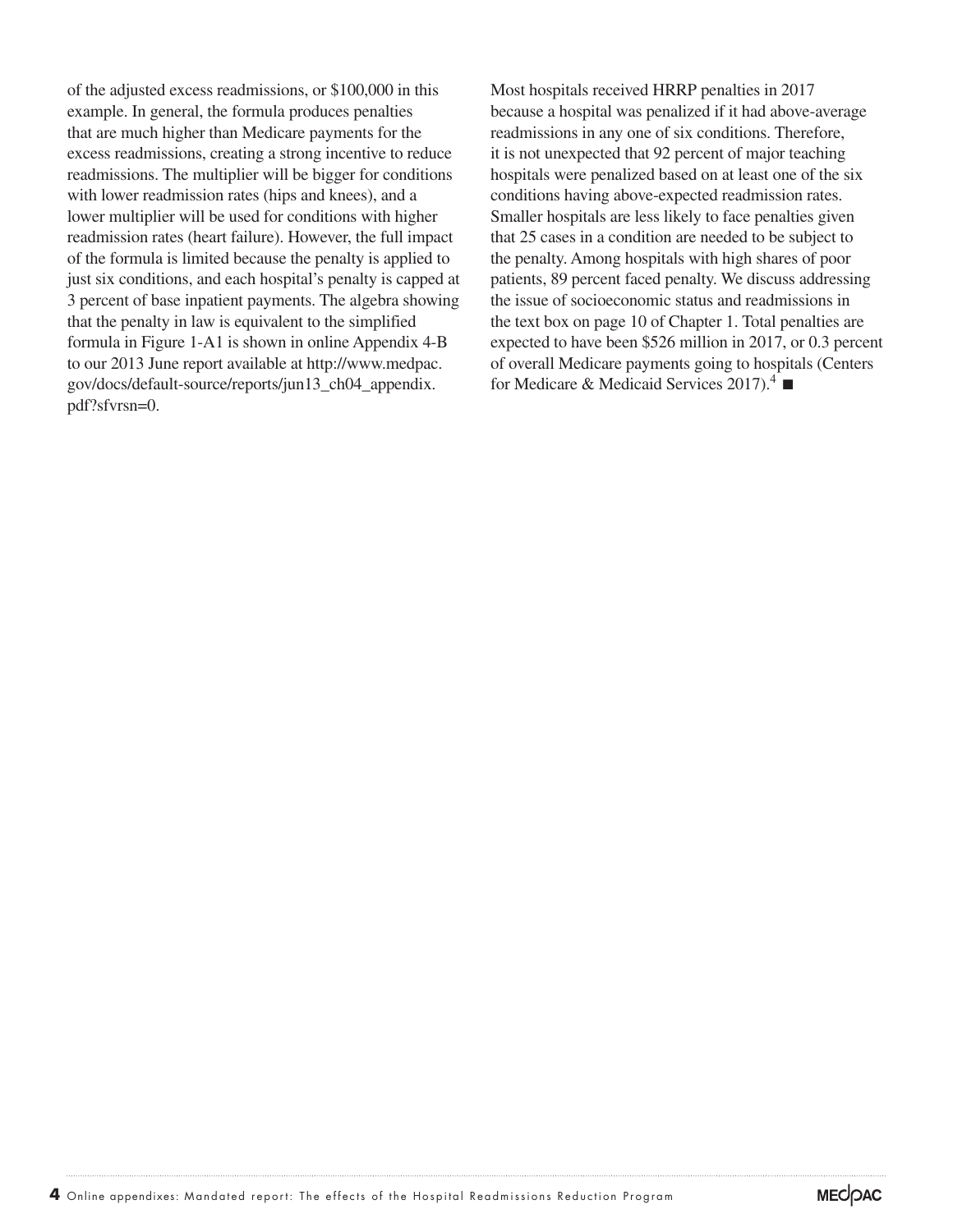# **Endnotes**

- 1 The formula itself is defined in the statute; thus, changing the formula would require a legislative change.
- 2 The actual language governing the HRRP program, including specification of the penalty formula, is shown in online Appendix 1-D, available at http://www.medpac.gov.
- 3 Note that excess cost is based on base operating payments for the initial admission, not payments for the readmission. For most medical diagnoses, the payment for the initial admission

and readmissions are generally similar, but for surgical diagnoses, the payment for the initial admission often can be substantially greater than the payment for the readmission.

4 Twenty-two percent of hospitals avoided a penalty for one of two reasons. Seven percent were exempted because they did not have the minimum number of cases (25) over 3 years in any of the 6 conditions covered by the program. The remaining 15 percent of hospitals avoided penalties because they had better than average performance on all the conditions for which they had the minimum 25 cases.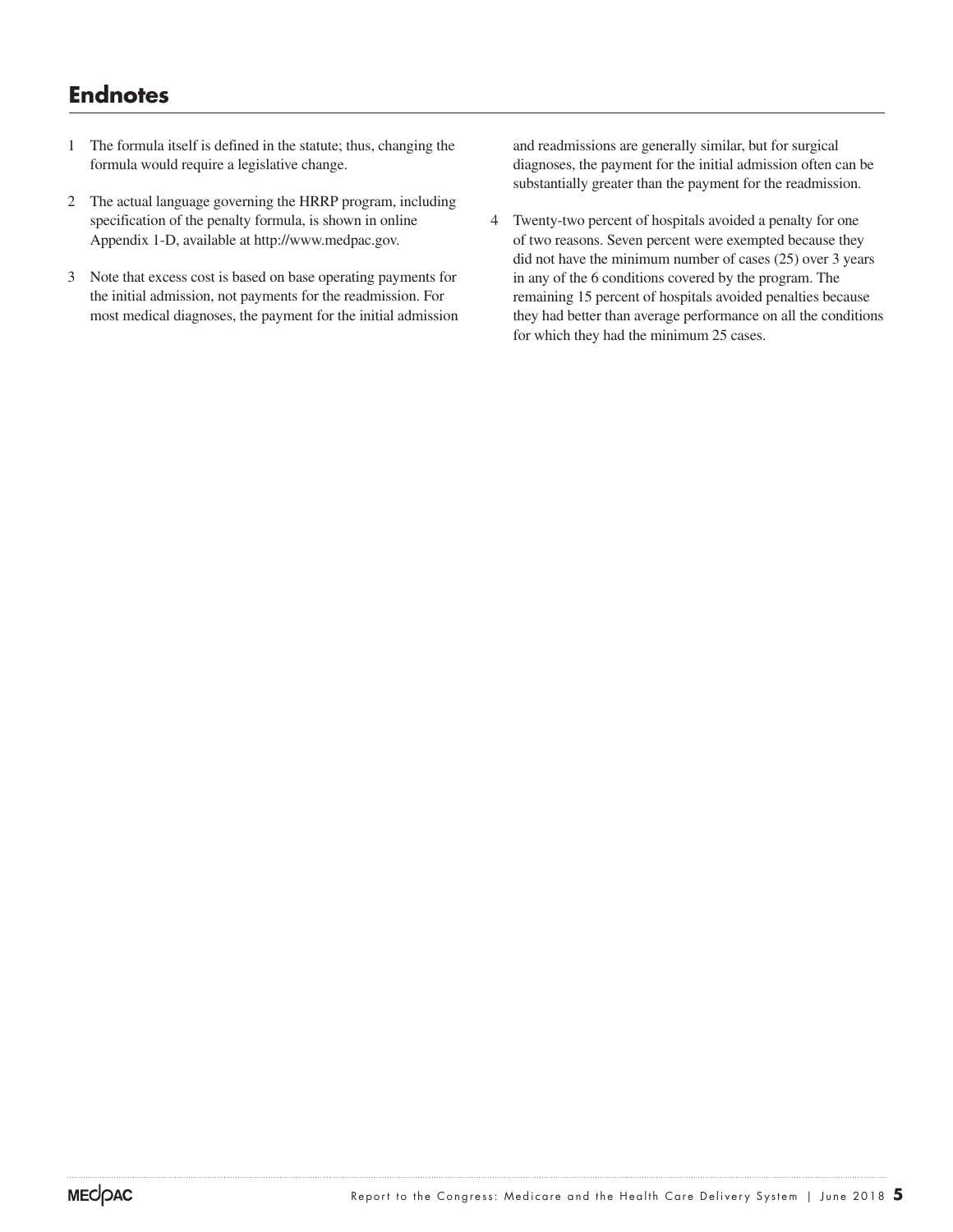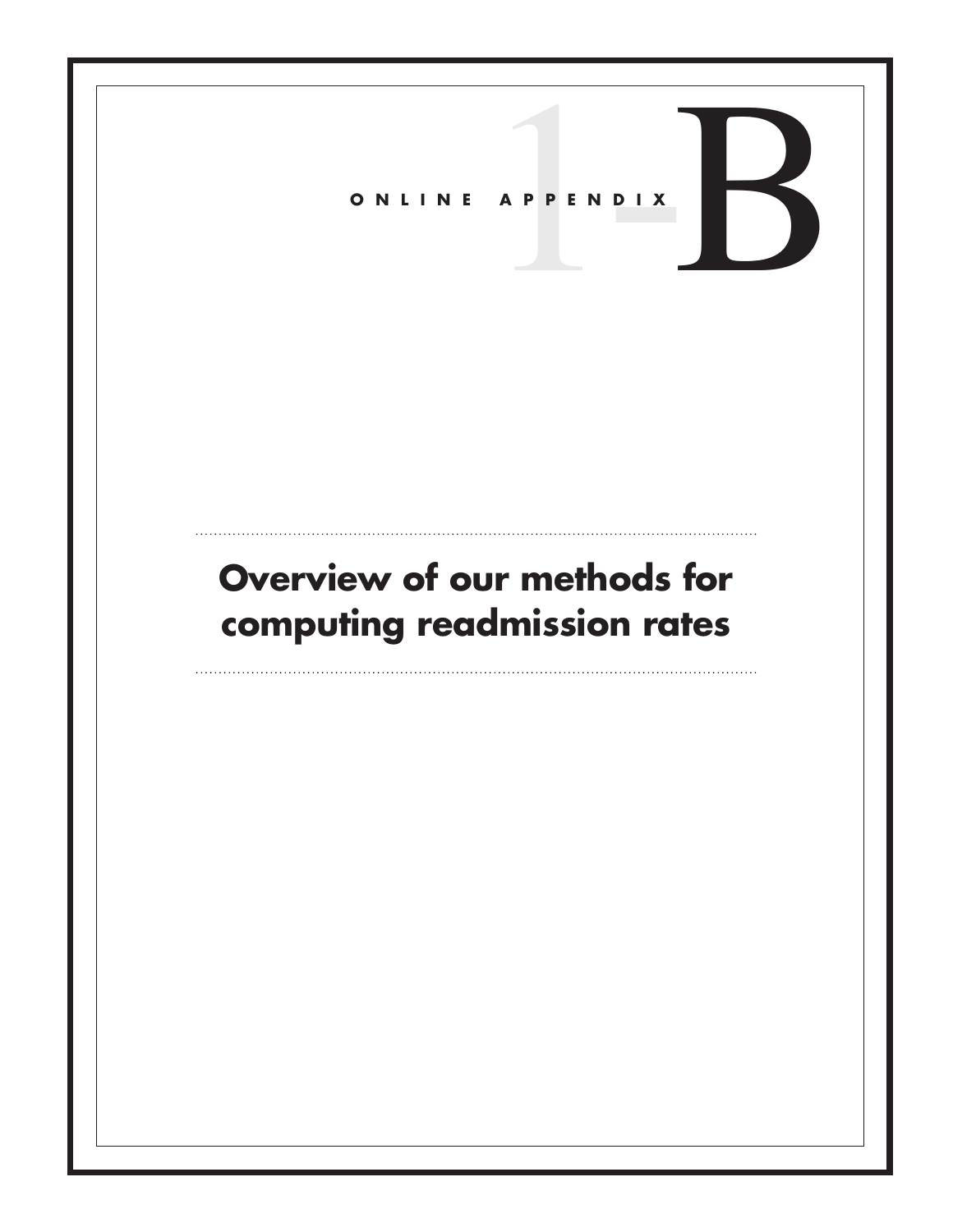Reduction Program (HRRP) penalty. To identify the admissions subject to the HRRP, we used methods consistent with CMS in defining the elderly population (over age 65) for which readmissions rates are calculated and used the same diagnosis codes and the same criteria for identifying exclusions. The primary criteria for identifying eligible cases for each of the condition-specific measures were as follows: • the primary diagnosis codes (International

The admissions we examine are consistent with the admissions that are subject to the Hospital Readmissions

- Classification of Diseases, ninth or tenth revisions) listed in the 2016 and 2017 condition-specific measures updates and specifications reports submitted to CMS by Yale's Center for Outcomes Research & Evaluation (Yale New Haven Health Services Corporation 2017a, Yale New Haven Health Services Corporation 2017b, Yale New Haven Health Services Corporation 2017c);
- beneficiaries ages 65 or older at admission;
- beneficiaries enrolled in Medicare fee-for-service Part A and Part B for 12 months before admission and enrolled in Part A during the admission;
- beneficiaries discharged alive from a nonfederal acute care hospital; and
- beneficiaries not transferred to another acute care hospital (does not apply to hip and knee replacement surgery or coronary artery bypass graft surgery).

Cases were excluded if:

- the beneficiary shifted to Medicare Advantage within 30 days postdischarge; however, beneficiaries who died during this period remained in the population evaluated;
- the beneficiary left the hospital against medical advice; and
- the beneficiary had prior admission within 30 days for the same diagnoses (e.g., admission for acute myocardial infarction (AMI) for AMI cases, admission for heart failure for heart failure cases).

Certain condition-specific exclusions were applied:

• AMI cases admitted and discharged from the hospital the same day since these cases likely were not AMIs; and

heart failure cases where the beneficiary had a heart transplant or had a left ventricular assist device implanted during the admission or in the period 12 months before admission.

We used the above set of criteria for identifying our sample's initial admissions. We used another set of criteria, however, to identify the three different readmission measures examined: all cause, unplanned, and potentially preventable.

The all-cause measure included any readmission that occurred within 30 days of discharge. There were no exclusions for planned or potentially preventable readmissions.

## **Unplanned readmission methods (our primary method)**

The planned readmission measure uses CMS version 4.0 of the planned readmission algorithm (Yale New Haven Health Services Corporation 2017a). The planned readmission algorithm relies on the Agency for Healthcare Research and Quality's clinical classification software to identify procedures and diagnoses. Planned readmissions include organ transplants, maintenance chemotherapy, and rehabilitation. In addition, 59 procedures that occur during a readmission are considered potentially planned. If, however, one of these potentially planned procedures is accompanied by one of a selected list of primary diagnoses, the readmission is considered unplanned and counted as such. Planned readmissions are not counted as readmissions.

# **Differences between clinical categorical models and regressions**

For our risk adjustment methodology, we used clinical categorical models rather than regressions. Clinical categorical models, like regression models, use predictor variables to estimate the value of an outcome. Medicare severity–diagnosis related groups (MS–DRGs) are an example of a clinical categorical model. In this analysis, we used the all patient refined–DRGs with patient severity and risk of mortality values to group patients, along with age, gender, and— for readmissions—the presence or absence of a mental health condition. In clinical categorical models, patients are put into unique, mutually exclusive groups to measure the outcome of interest (in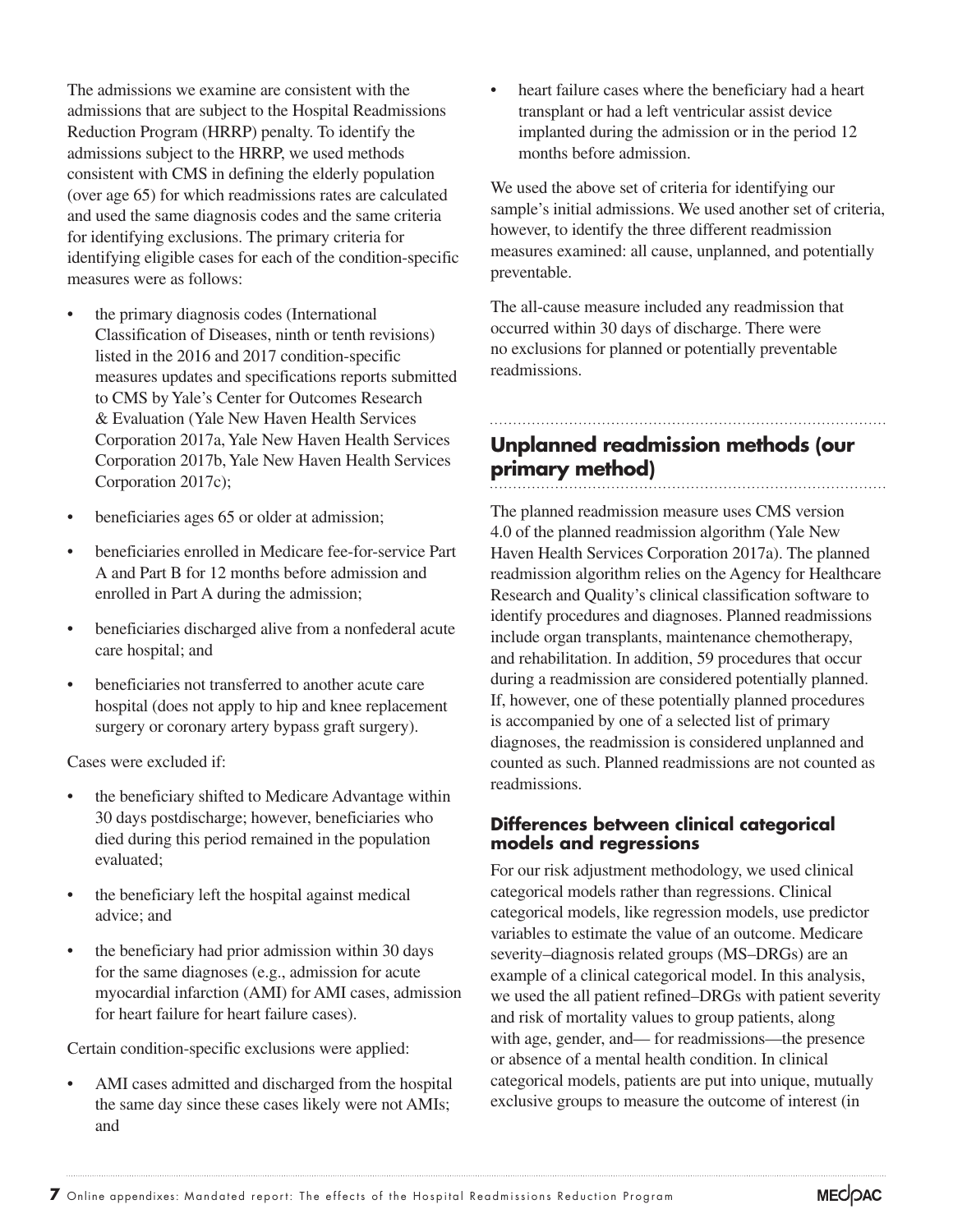this case, readmission rates). A clinical categorical model allows the unique effect of differences between groups to be captured. For example, while we generally find readmission rates increase with age, this relationship is reversed for patients with a mental health disorder, with higher readmission rates for younger (e.g., 70 years old) beneficiaries compared with older beneficiaries (e.g., 90 years old). Another example is the effect of age on readmission rates, which varies by patient severity within a DRG. For example, at severity level 1 for a particular DRG, the difference in expected readmission rates across beneficiaries of different ages may be larger than when the patient is at a higher severity level. In regression analysis, unless the model includes extensive interaction terms, the unique effect of these differences will not be captured.

Regression analysis can use continuous variables such as age, whereas categorical models require patients to be placed into age groups. Regression analysis can allow for the inclusion of multiple sets of patient comorbidities in models. In a clinical categorical model, patients are classified into unique groups based on selected combinations of comorbidities developed through the use of clinical panels to judge, for a particular condition, which comorbidities or combination of comorbidities will make a patient more resource intensive. These clinical hypotheses are then tested using historical data. An iterative process is used in developing the models (Fuller et al. 2016).

# **Changes to the Recovery Audit Contractor Program complicate analysis of readmission trends**

Our analysis examined time trends in readmission rates, which is common across almost all evaluations of the program. One complication is that the HRRP was enacted in 2010, the same year that the Medicare Recovery Audit Contractor (RAC) Program began.<sup>1</sup> The RACs received contingency fees ranging from 9.0 percent to 12.5 percent for recoveries from claims audits. For example, if they could argue that an admission was not medically necessary and have CMS deny the claim, the RAC auditor would receive 9 percent or more of the denied DRG payment. Because inpatient claims have high payments relative to outpatient tests and services, RACs had an incentive to target these claims. The result was that, between 2010 and

2012, claim denials increased from \$60 million to \$2.1 billion. Part of the response by hospitals was to use more observation stays for the less severely ill patients because of the concern that the RAC could deny payment for an inpatient claim (Medicare Payment Advisory Commission 2015). During this period, observation stays increased 14.1 percent while one-day stays fell 9.6 percent. RAC audit activity declined in 2015 to \$280 million in denied claims after changes that restricted RAC denials of short inpatient stays. Thus, the RAC program had several implications for this study:

- A portion of the decrease in initial admissions from 2011 to 2013 may have been due to concerns over RAC audits.
- A portion of the increase in observation stays after 2010 may have been due to concerns over RAC audits. We found approximately equal growth in the rate of observation stays for discharges of HRRP-covered conditions and those discharged for other conditions. In earlier work, we found that the increased rate of observation stays was also similar for those never admitted to the hospital. Because the growth in observation is not centered on patients who had been discharged from the hospital, it appears that the readmission policy is not a primary driver behind growth in observation stays.
- It is important to look at risk-adjusted readmission rates rather than raw rates for pneumonia and heart failure cases. Hospitals had fewer one-day inpatient stays after introduction of the RAC program, which would have the effect of increasing the severity of remaining pneumonia and heart failure cases. For example, Figure 1-B1 shows the share of live discharges from the hospital one day after or the same day as admission from 2008 to 2016. As shown in the figure, after the ramping up of the RAC program in 2011, the share of heart failure discharges who stayed only one day declined. We therefore expect the severity of cases to be increasing, possibly in ways that are not fully accounted for with risk adjustment. Risk adjustment may be insufficient because emergency department (ED) physicians who evaluate whether an admission is necessary likely base their evaluations on more factors than are in our risk adjustment models. In fact, our analysis of riskadjusted mortality and readmission rates found higher rates of risk-adjusted mortality for longer stay patients,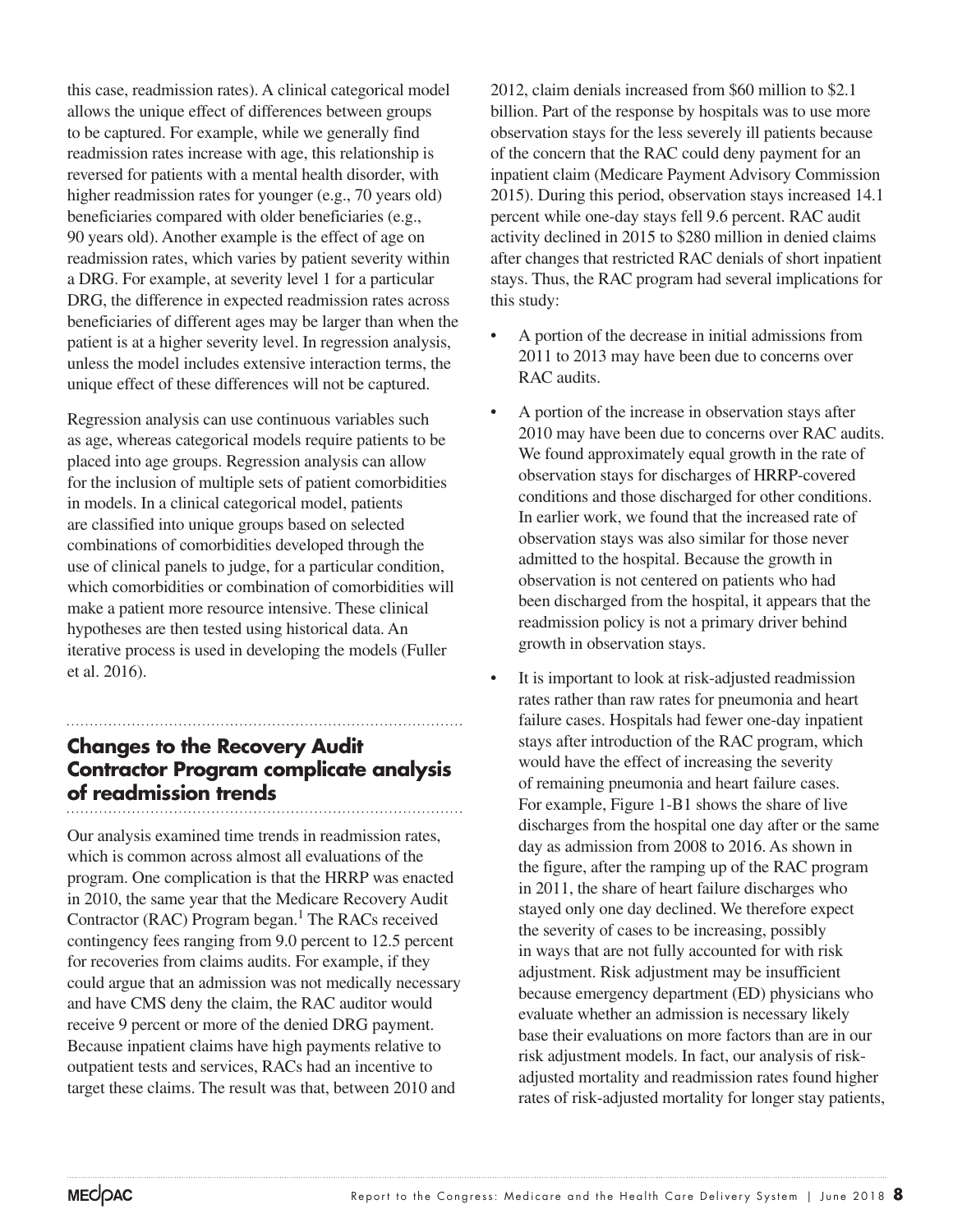

 **Fewer one-day heart failure stays after concurrent introduction of the RAC program and passage of the Hospital Readmissions Reduction Program** 



Note: RAC (recovery audit contractor).

Source: MedPAC analysis of Medicare inpatient standard analytic files.

suggesting that some factors outside the risk adjusters affecting length of stay also affect readmission and mortality rates.

### **Why not compare hospitals subject to**  the policy with those not subject to the **policy?**  $\mathbf{W}$  acute care

The readmissions literature generally takes two approaches to evaluating the effect of the new readmission reduction program. One approach is to look at time trends to see bed. Second whether readmission rates changed after the passage of the Therefore, CAHs had HRRP and to look at cross-sectional comparisons to see for conditions covered by the program (Zuckerman et al. 2017). The second approach is to compare readmission shift rates at hospitals affected by the program with a control group of hospitals not affected by the program and examine the difference in changes in readmission rates between those affected by the policy and those excepted from the policy (Ibrahim et al. 2017). Both approaches  $\begin{array}{c}\n \text{to } \text{post-} \\
\text{to } \text{post-} \\
\end{array}$ 

have identified reductions in readmission rates. The Ibrahim study's control group consisted of small rural critical access hospitals (CAHs) that were exempt from the HRRP. CAHs are different from acute care hospitals paid under Medicare's inpatient prospective payment system (IPPS) in three ways that make them a poor comparison group. First, about 90 percent of CAHs are "swing-bed" hospitals. Swing beds can be used for acute and postacute care, which means that a CAH patient can move to post-acute status but stay in the same bed. Therefore, admissions literature generally takes two approaches it is possible for a patient to be discharged, considered unting the effect of the new readmission reduction post-acute, and readmitted without ever leaving his bed. Second, CAHs are paid cost-based reimbursement. Therefore, CAHs had less incentive to fully code patients when the new MS–DRGs were initiated in 2008. Third, CAHs were not targeted by the RACs since their costbased reimbursements would change little if a claim shifted the patient from inpatient to observation. whether there were greater reductions in readmission rates case when the hew MS-DNOs were initiated in 2006. Third,<br>CAHs were not targeted by the RACs since their cost-

> Ibrahim and colleagues found that IPPS hospitals (those under the HRRP incentive) had greater declines than CAHs in both raw and risk-adjusted readmission rates. However, the difference was larger for the risk-adjusted

**Title here....**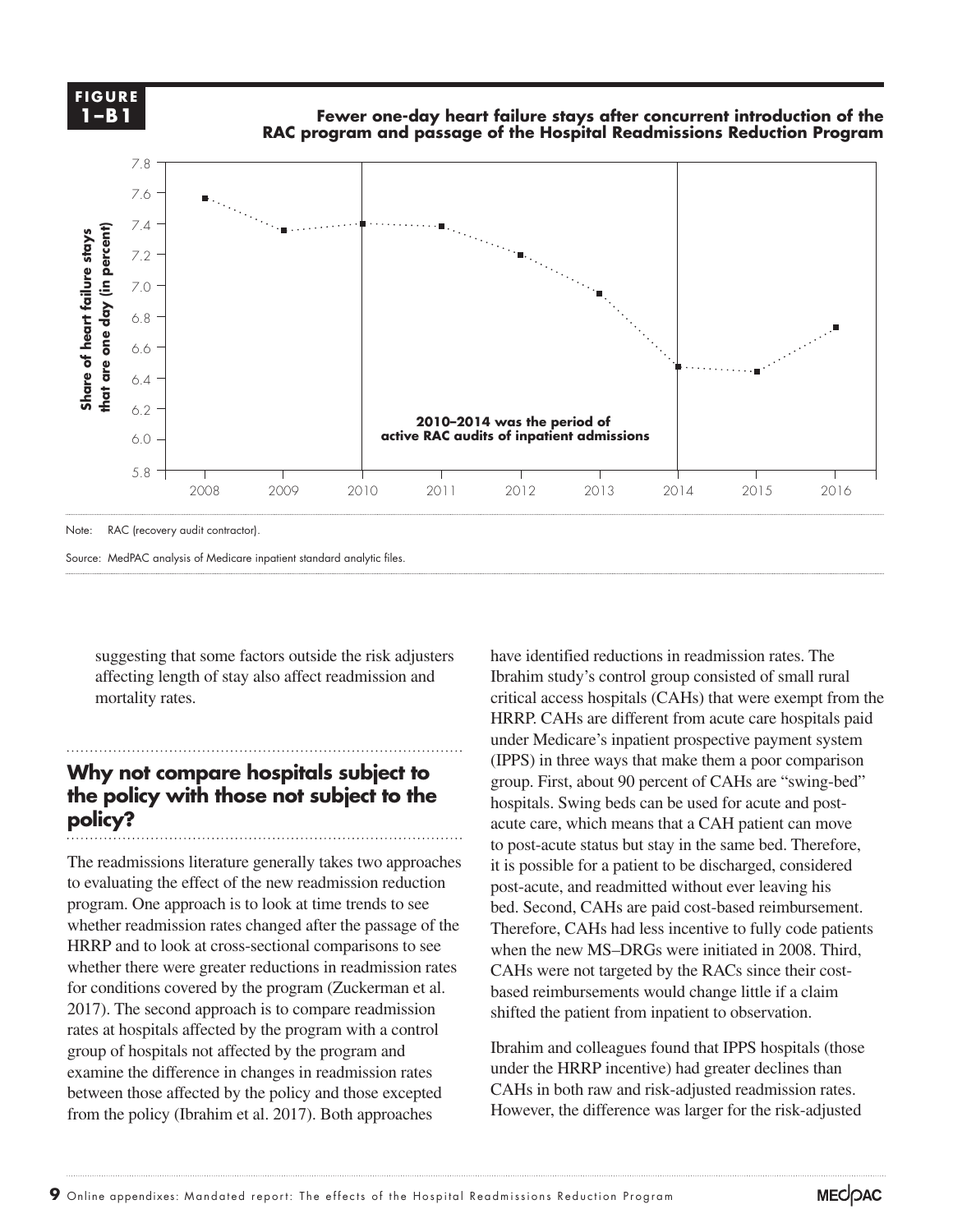rate, suggesting that reported patient severity at IPPS hospitals increased faster than patient severity at CAHs. Increased reported patient severity at IPPS hospitals accounted for 63 percent of the reduction in risk-adjusted readmissions, and reductions in readmission rates greater than the control group (because of the HRRP and other IPPS factors) represented 37 percent of the reported reduction (Ibrahim et al. 2017). The researchers concluded, "Our findings raise a concern that a substantial portion of the estimated reductions in readmissions after implementation of the HRRP are the result of hospital documentation rather than underlying improvements in the delivery of care." What the study misses is that the RAC policy would be expected to increase severity more at IPPS hospitals than CAHs, starting in 2010. In addition, even if severity increased at both IPPS hospitals and CAHs, IPPS hospitals would be under a greater incentive to document the changes. This distinction especially held true during the Ibrahim study's time frame, which started in 2008 after the MS–DRG coding system was introduced, which was a major impetus for IPPS hospitals (but not CAHs) to increase coding intensity. It is unclear to what extent the higher coded severity at IPPS hospitals than at CAHs reflects true differences in changes in severity level, coding incentives of prospective payment system (PPS) hospitals (MS–DRGs) versus cost-based reimbursement, effects of the RACs, or other reasons for changes in reported severity. Because risk adjustment is important, and it is hard to compare risk adjustment between PPS hospitals and CAHs, we chose not to use CAHs as a

comparison group. Instead, our study compared declines in readmissions for HRRP-covered conditions with noncovered conditions on a risk-adjusted and raw basis. It also looked at comparisons across hospitals to see whether hospitals with larger declines in readmission rate had differences in their growth rates of observation stays and ED visits.

# **Measuring mortality during the admission and 30 days postdischarge**

We measured mortality over the period starting with a hospital admission and ending 30 days after discharge. We deemed that remaining alive outside of the hospital for 30 days was a good outcome and dying in the hospital or during the first 30 days after discharge was a bad outcome. By combining in-hospital and postdischarge mortality, our analysis is not distorted by shifts in practice patterns that change the site of death. For example, an expansion of hospice use may shift the site of deaths from the hospital to home, and we do not want to classify that as a worse outcome than dying in the hospital.

While our method of counting deaths differs from Dharmarajan (who looked only at mortality after discharge), our findings in our hospital-specific work are similar (Dharmarajan et al. 2017). We both found no negative correlation between changes in risk-adjusted mortality and changes in risk-adjusted readmissions over time. ■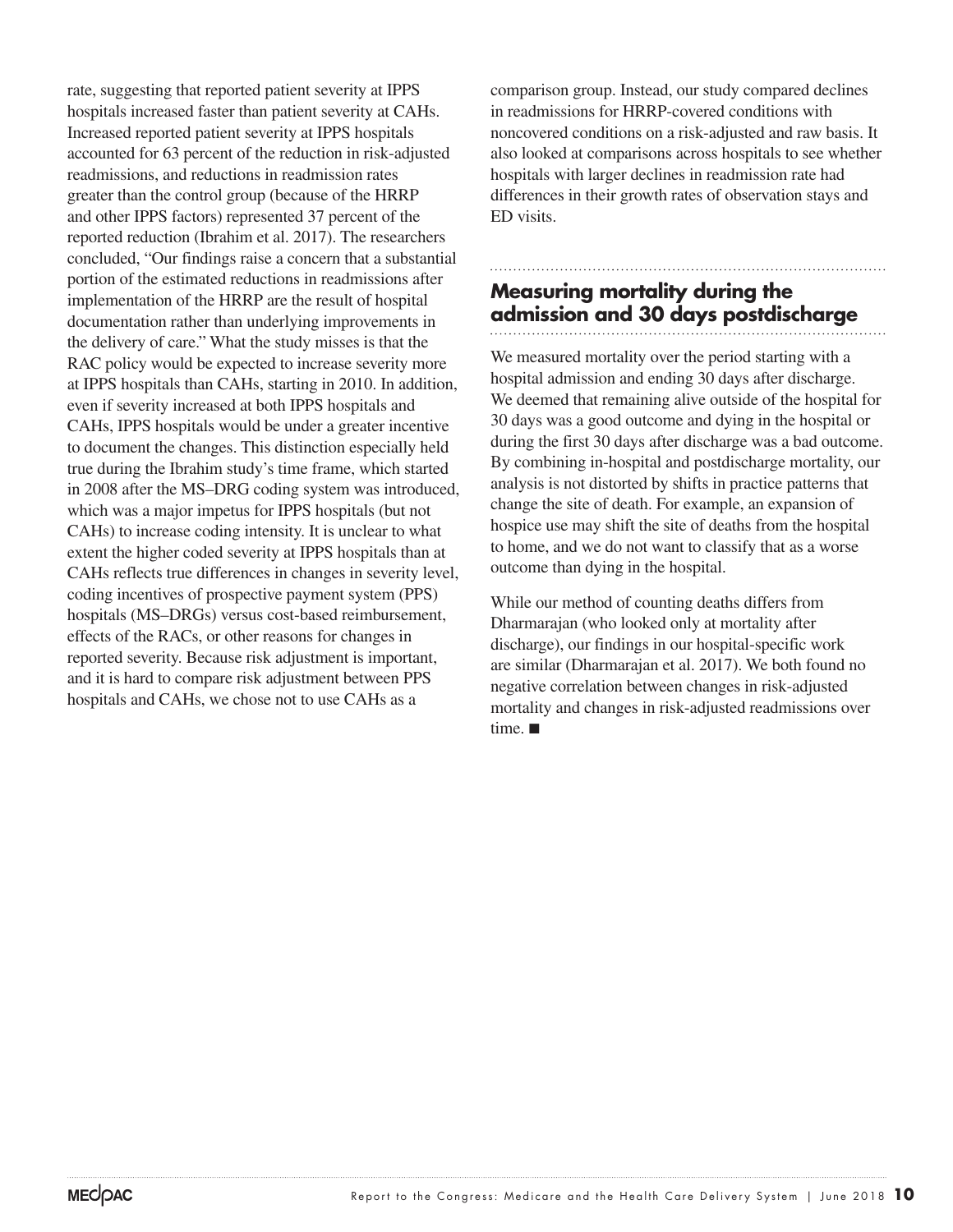# **Endnotes**

1 The Tax Relief and Health Care Act of 2006 mandated that the Medicare Recovery Audit Contractor Program start in 2010.

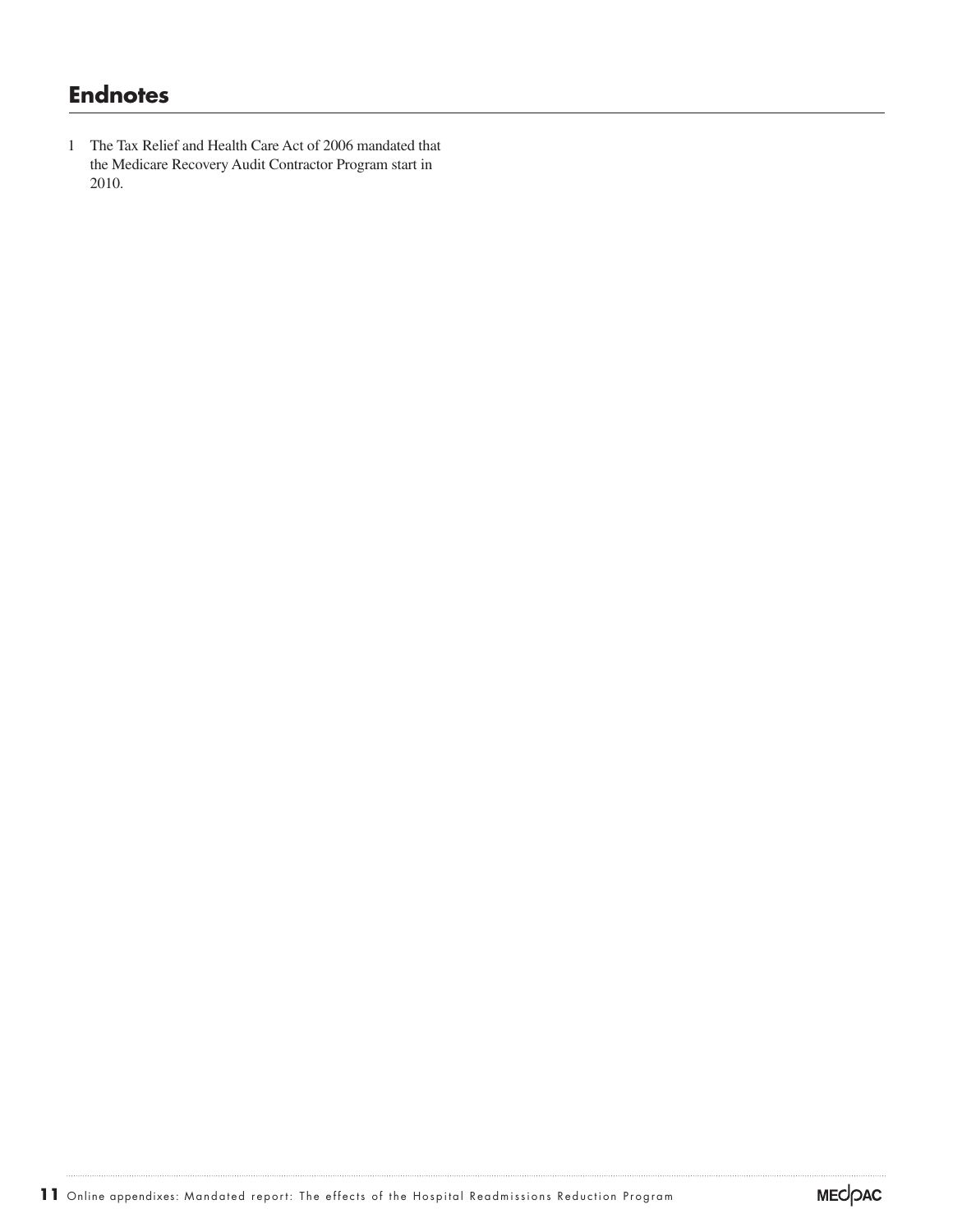# **References**

Dharmarajan, K., Y. Wang, Z. Lin, et al. 2017. Association of changing hospital readmission rates with mortality rates after hospital discharge. *Journal of the American Medical Association* 318, no. 3 (July 18): 270–278.

Fuller, R. L., R. F. Averill, J. H. Muldoon, et al. 2016. Comparison of the properties of regression and categorical risk-adjustment models. *Journal of Ambulatory Care Management* 39, no. 2 (April–June): 157–165.

Ibrahim, A. M., J. B. Dimick, S. S. Sinha, et al. 2017. Association of coded severity with readmission reduction after the Hospital Readmissions Reduction Program. *JAMA Internal Medicine*  (November 13).

Medicare Payment Advisory Commission. 2015. *Report to the Congress: Medicare and the health care delivery system.* Washington, DC: MedPAC.

Yale New Haven Health Services Corporation. 2017a. *2017 condition-specific measures updates and specifications report: Hospital-level 30-day risk-standardized readmission measures. Acute myocardial infarction – Version 10.0. Chronic obstructive pulmonary disease – Version 6.0. Heart failure – Version 10.0. Pneumonia – Version 10.0. Stroke – Version 6.0*. Report prepared by Yale New Haven Health Services Corporation/Center for Outcomes Research & Evaluation for the Centers for Medicare & Medicaid Services. New Haven, CT: Yale New Haven Health Services Corporation/Center for Outcomes Research & Evaluation.

Yale New Haven Health Services Corporation. 2017b. *2017 condition-specific measures updates and specifications report: Hospital-level 30-day risk-standardized readmission measures. Hospital-level 30-day risk-standardized readmission measure – Version 6.0.* Report prepared by Yale New Haven Health Services Corporation/Center for Outcomes Research & Evaluation for the Centers for Medicare & Medicaid Services. New Haven, CT: Yale New Haven Health Services Corporation/Center for Outcomes Research & Evaluation.

Yale New Haven Health Services Corporation. 2017c. *2017 condition-specific measures updates and specifications report: Hospital-level 30-day risk-standardized readmission measures. Isolated coronary artery bypass graft (CABG) surgery – Version 4.0. Elective primary total hip arthroplasty (THA) and/or total knee arthroplasty (TKA) – Version 6.0.* Report prepared by Yale New Haven Health Services Corporation/Center for Outcomes Research & Evaluation for the Centers for Medicare & Medicaid Services. New Haven, CT: Yale New Haven Health Services Corporation/Center for Outcomes Research & Evaluation.

Zuckerman, R. B., K. E. Joynt Maddox, S. H. Sheingold, et al. 2017. Effect of a hospital-wide measure on the Readmissions Reduction Program. *New England Journal of Medicine* 377, no. 16 (October 19): 1551–1558.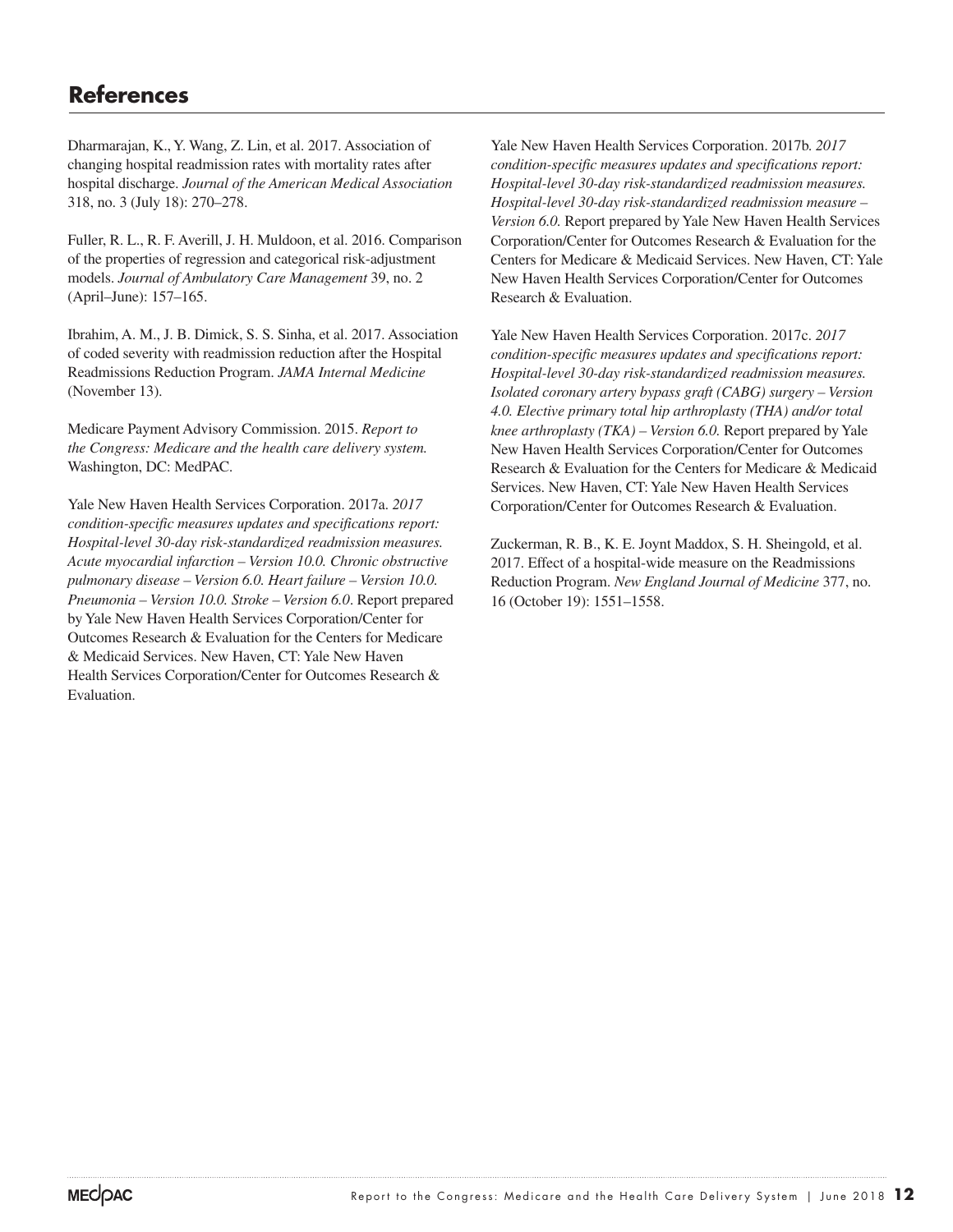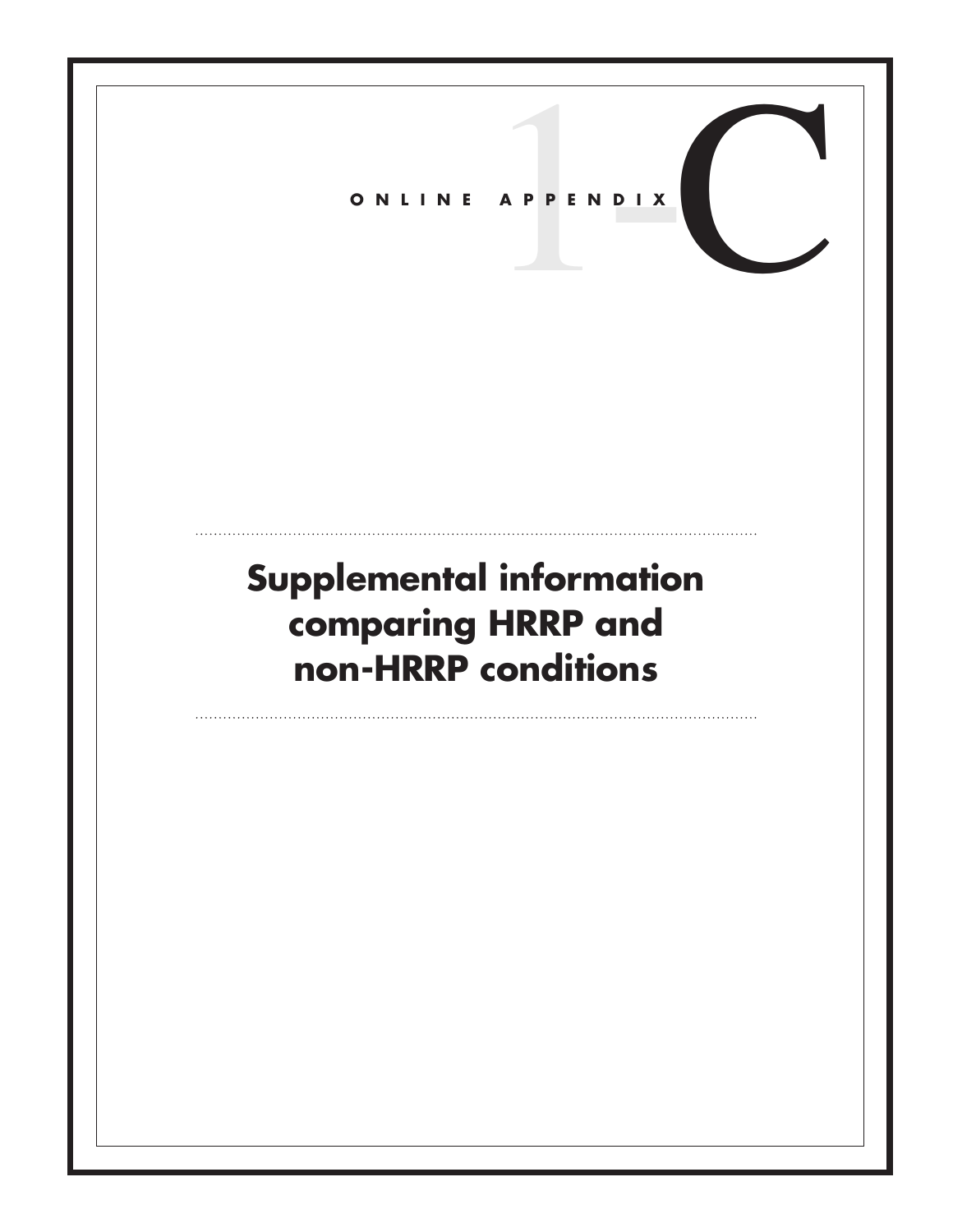# **1-X FIGURE**

**Percentage point change in use of readmissions, observation, and ED for conditions Cumulative change.... FIGURE covered and not covered by the HRRP, 2010–2016 (raw rates, not risk adjusted)**



Note: HRRP (Hospital Readmissions Reduction Program), ED (emergency department), AMI (acute myocardial infarction), COPD (chronic obstructive pulmonary disease). The five initial conditions include pneumonia, heart failure, AMI, COPD, and hip and knee replacement.

Source: MedPAC analysis of Medicare claims files for Medicare fee-for-service beneficiaries ages 65 or older.

In the main chapter, we compared risk-adjusted changes in readmission rates, emergency department (ED) stays, and observation stays for conditions covered by the Hospital Readmissions Reduction Program (HRRP) and conditions not covered by the program. We found modest differences in readmission rates but no differences in ED stays and observation stays, suggesting that the greater decline in readmission rates among HRRP conditions did not trigger an increase in ED and observation stays.

To demonstrate the sensitivity of those findings to risk adjustment, we present the raw differences in readmission rates, ED rates, and observation stays. Raw rates of readmission fell dramatically more for conditions covered by the HRRP (i.e., 2.4 percentage points for HRRP conditions vs. 0.7 percentage point for non-HRRP conditions). The difference is statistically significant using a Wilcoxon signed-rank test. However, changes in observation and ED visits were almost exactly the same for HRRP conditions and other conditions (Figure 1-C1). Because the greater reduction in readmission rates did not trigger a correspondingly greater growth in observation stays and ED visits, the observation growth and ED

growth does not appear to be primarily a function of declining readmission rates.

We also measured changes in raw rates of readmission using percentage changes rather than percentage point changes. We found that raw readmission rates for HRRP conditions declined by 13.2 percent compared with 4.5 percent for noncovered conditions. We used each hospital as a unit of observation to test whether the difference is statistically significant. The difference is statistically significant  $(p < 0.01)$  using a Wilcoxon signed-rank test. We used the Wilcoxon rank test rather than a simple t-test because the distribution of readmission rates is not normally distributed.

In general, the effect of the HRRP program on readmission appears stronger without risk adjustment than with risk adjustment. This finding should reduce concerns that the reason for the decline in readmissions is coding rather than a true improvement in patient care. ■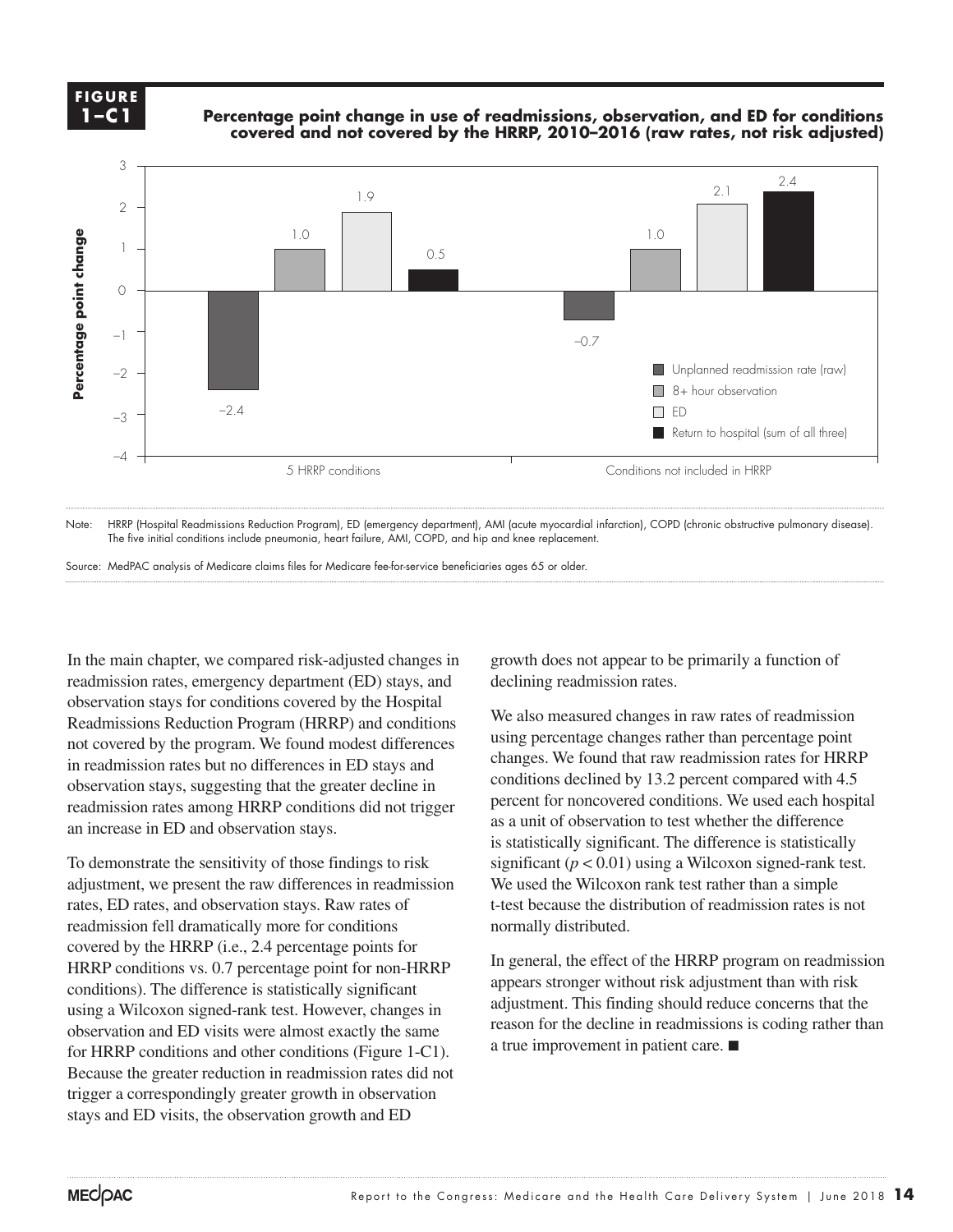# ONLINE APPENDIX

# **Statutory language enacting the HRRP from the Patient Protection and Affordable Care Act**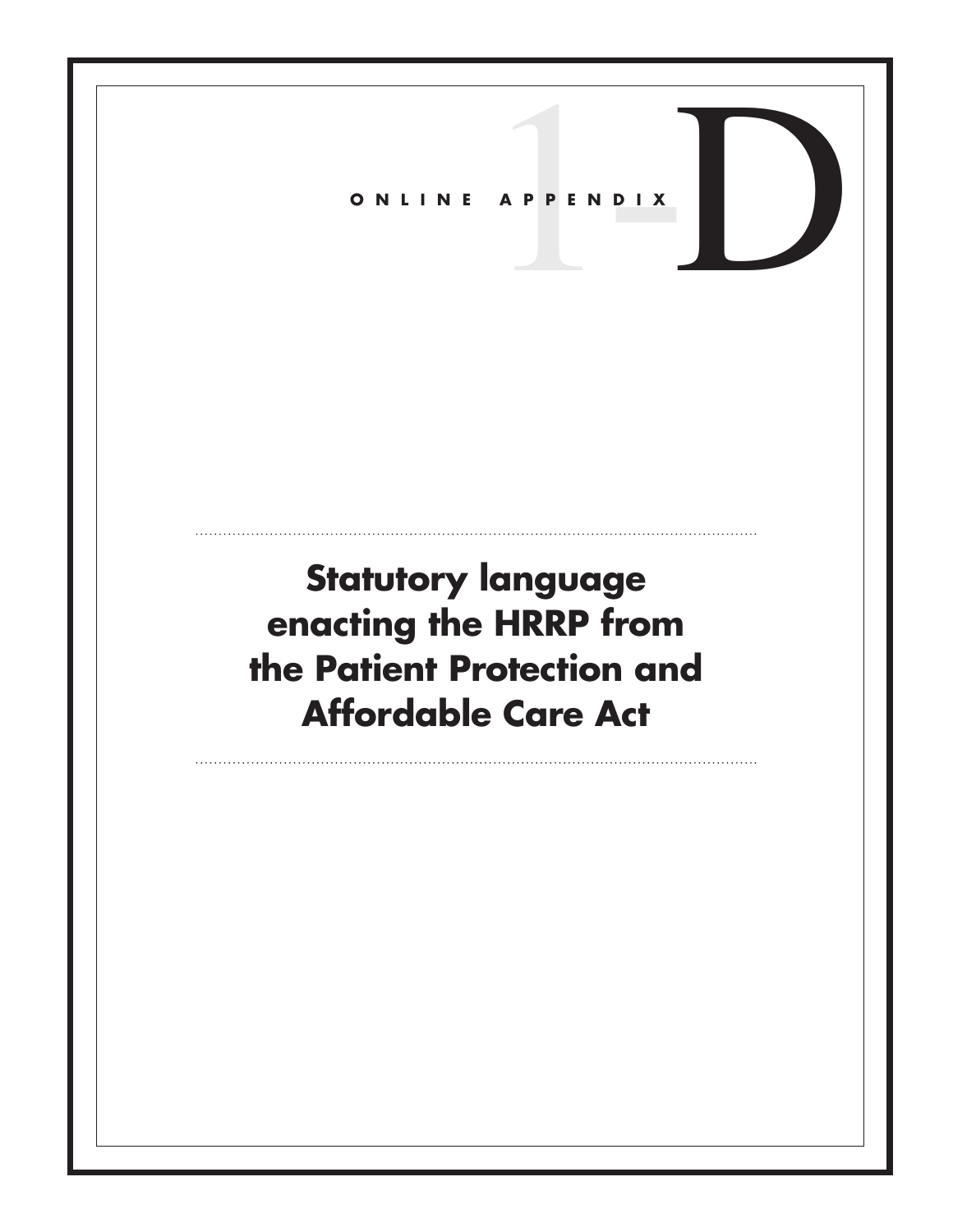# **SEC. 3025. HOSPITAL READMISSIONS REDUCTION PROGRAM.**

(a) IN GENERAL.—Section 1886 of the Social Security Act (42U.S.C. 1395ww), as amended by sections 3001 and 3008, is amended by adding at the end the following new subsection:

# ''(q) HOSPITAL READMISSIONS REDUCTION PROGRAM.—

''(1) IN GENERAL.—With respect to payment for discharges from an applicable hospital (as defined in paragraph  $(5)(C)$ ) occurring during a fiscal year beginning on or after October 1, 2012, in order to account for excess readmissions in the hospital, the Secretary shall make payments (in addition to the payments described in paragraph  $(2)(A)(ii)$  for such a discharge to such hospital under subsection (d) (or section  $1814(b)(3)$ , as the case may be) in an amount equal to the product of—

''(A) the base operating DRG payment amount (as defined in paragraph (2)) for the discharge; and ''(B) the adjustment factor (described in paragraph (3)

(A)) for the hospital for the fiscal year.

# ''(2) BASE OPERATING DRG PAYMENT AMOUNT DEFINED.—

''(A) IN GENERAL.—Except as provided in subparagraph (B), in this subsection, the term 'base operating DRG payment amount' means, with respect to a hospital for a fiscal year—

''(i) the payment amount that would otherwise be made under subsection (d) (determined without regard to subsection (o)) for a discharge if this subsection did not apply; reduced by ''(ii) any portion of such payment amount that

is attributable to payments under paragraphs  $(5)(A)$ ,  $(5)$  $(B)$ ,  $(5)(F)$ , and  $(12)$  of subsection  $(d)$ .

# ''(B) SPECIAL RULES FOR CERTAIN HOSPITALS.— ''(i) SOLE COMMUNITY HOSPITALS AND MEDICARE DEPENDENT,

SMALL RURAL HOSPITALS.—In the case of a medicare-dependent, small rural hospital (with respect to discharges occurring during fiscal years 2012 and 2013) or a sole community hospital, in applying subparagraph  $(A)(i)$ , the payment amount that would otherwise be made under subsection (d) shall be determined without regard to subparagraphs (I) and (L) of subsection  $(b)(3)$  and subparagraphs  $(D)$  and  $(G)$  of subsection  $(d)(5)$ .

''(ii) HOSPITALS PAID UNDER SECTION 1814.—In the case of a hospital that is paid under section 1814(b) (3), the Secretary may exempt such hospitals provided that States paid under such section submit an annual report to the Secretary describing how a similar program in the State for a participating hospital or hospitals achieves or surpasses the measured results in terms of patient health outcomes and cost savings established herein with respect to this section.

# ''(3) ADJUSTMENT FACTOR.—

''(A) IN GENERAL.—For purposes of paragraph (1), the adjustment factor under this paragraph for an applicable hospital for a fiscal year is equal to the greater of—

''(i) the ratio described in subparagraph (B) for the hospital for the applicable period (as defined in paragraph (5)(D)) for such fiscal year; or

''(ii) the floor adjustment factor specified in subparagraph (C).

''(B) RATIO.—The ratio described in this subparagraph for a hospital for an applicable period is equal to 1 minus the ratio of—

''(i) the aggregate payments for excess readmissions (as defined in paragraph  $(4)(A)$ ) with respect to an applicable hospital for the applicable period; and

''(ii) the aggregate payments for all discharges (as defined in paragraph  $(4)(B)$ ) with respect to such applicable hospital for such applicable period.

''(C) FLOOR ADJUSTMENT FACTOR.—For purposes of subparagraph (A), the floor adjustment factor specified in this subparagraph for—

- ''(i) fiscal year 2013 is 0.99;
- ''(ii) fiscal year 2014 is 0.98; or

''(iii) fiscal year 2015 and subsequent fiscal years is 0.97.

# ''(4) AGGREGATE PAYMENTS, EXCESS

READMISSION RATIO DEFINED.—For purposes of this subsection:

# ''(A) AGGREGATE PAYMENTS FOR EXCESS READMISSIONS.—

The term 'aggregate payments for excess readmissions' means, for a hospital for an applicable period, the sum, for applicable conditions (as defined in paragraph (5)(A)), of the product, for each applicable condition, of—

''(i) the base operating DRG payment amount for such hospital for such applicable period for such condition;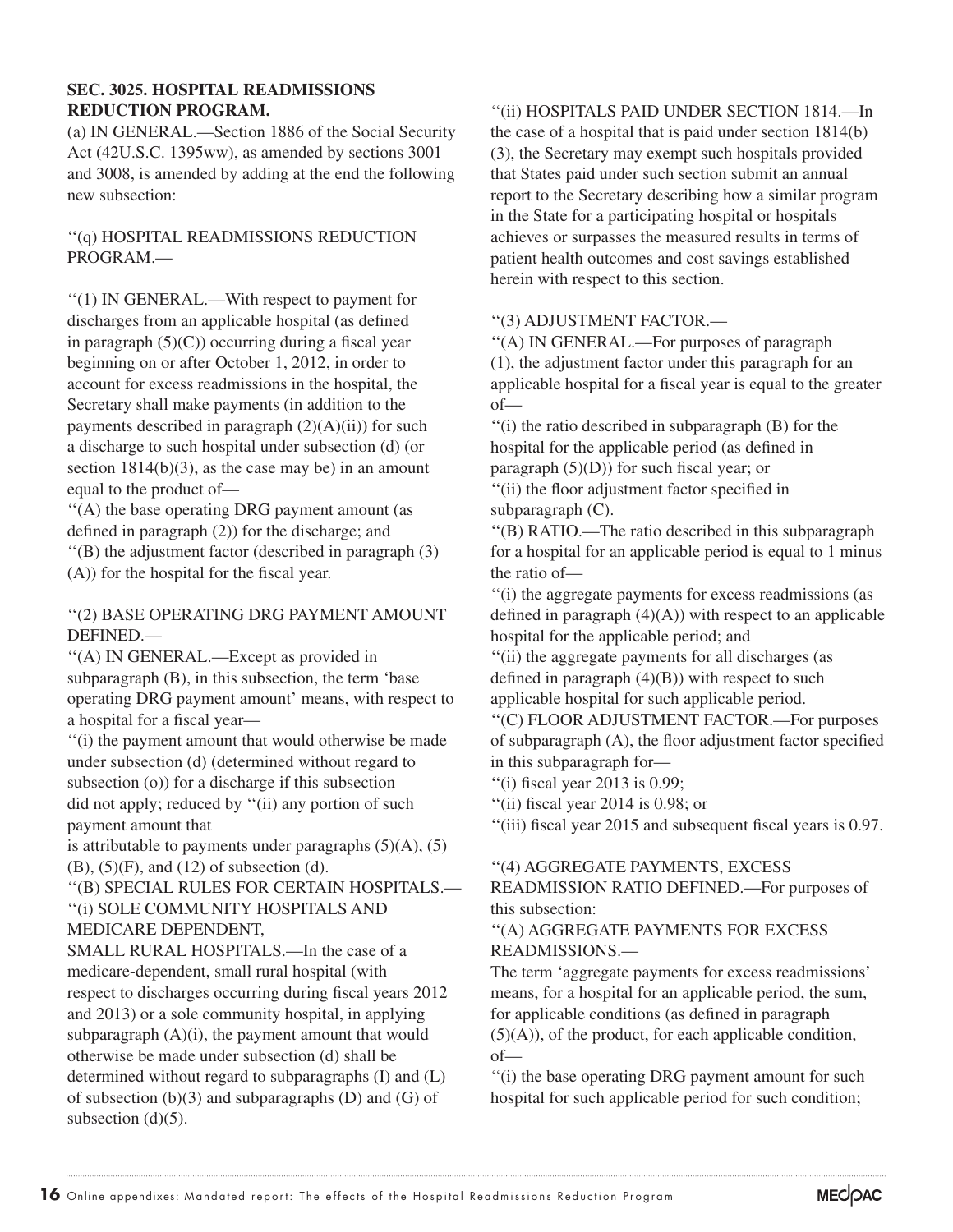''(ii) the number of admissions for such condition for such hospital for such applicable period; and ''(iii) the excess readmissions ratio (as defined in subparagraph (C)) for such hospital for such applicable period minus 1.

''(B) AGGREGATE PAYMENTS FOR ALL DISCHARGES.—The

term 'aggregate payments for all discharges' means, for a hospital for an applicable period, the sum of the base operating DRG payment amounts for all discharges for all conditions from such hospital for such applicable period.

### ''(C) EXCESS READMISSION RATIO.—

''(i) IN GENERAL.—Subject to clause (ii), the term 'excess readmissions ratio' means, with respect to an applicable condition for a hospital for an applicable period, the ratio (but not less than 1.0) of—

''(I) the risk adjusted readmissions based on actual readmissions, as determined consistent with a readmission measure methodology that has been endorsed under paragraph  $(5)(A)(ii)(I)$ , for an applicable hospital for such condition with respect to such applicable period; to

''(II) the risk adjusted expected readmissions (as determined consistent with such a methodology) for such hospital for such condition with respect to such applicable period.

''(ii) EXCLUSION OF CERTAIN READMISSIONS.— For purposes of clause (i), with respect to a hospital, excess readmissions shall not include readmissions for an applicable condition for which there are fewer than a minimum number (as determined by the Secretary) of discharges for such applicable condition for the applicable period and such hospital.

''(5) DEFINITIONS.—For purposes of this subsection: ''(A) APPLICABLE CONDITION.—The term

'applicable condition' means, subject to subparagraph (B), a condition or procedure selected by the Secretary among conditions and procedures for which—

''(i) readmissions (as defined in subparagraph (E)) that represent conditions or procedures that are high volume or high expenditures under this title (or other criteria specified by the Secretary); and

''(ii) measures of such readmissions—

''(I) have been endorsed by the entity with a contract under section 1890(a); and

''(II) such endorsed measures have exclusions for readmissions that are unrelated to the prior

discharge (such as a planned readmission or transfer to another applicable hospital).

''(B) EXPANSION OF APPLICABLE CONDITIONS.—

Beginning with fiscal year 2015, the Secretary shall, to the extent practicable, expand the applicable conditions beyond the 3 conditions for which measures have been endorsed as described in subparagraph  $(A)(ii)(I)$  as of the date of the enactment of this subsection to the additional 4 conditions that have been identified by the Medicare Payment Advisory Commission in its report to Congress in June 2007 and to other conditions and procedures as determined appropriate by the Secretary. In expanding such applicable conditions, the Secretary shall seek the endorsement described in subparagraph  $(A)(ii)(I)$  but may apply such measures without such an endorsement in the case of a specified area or medical topic determined appropriate by the Secretary for which a feasible and practical measure has not been endorsed by the entity with a contract under section 1890(a) as long as due consideration is given to measures that have been endorsed or adopted by a consensus organization identified by the Secretary.

''(C) APPLICABLE HOSPITAL.—The term 'applicable hospital' means a subsection (d) hospital or a hospital that is paid under section  $1814(b)(3)$ , as the case may be. ''(D) APPLICABLE PERIOD.—The term 'applicable period' means, with respect to a fiscal year, such period as the Secretary shall specify.

''(E) READMISSION.—The term 'readmission' means, in the case of an individual who is discharged from an applicable hospital, the admission of the individual to the same or another applicable hospital within a time period specified by the Secretary from the date of such discharge. Insofar as the discharge relates to an applicable condition for which there is an endorsed measure described in subparagraph  $(A)(ii)(I)$ , such time period (such as 30 days) shall be consistent with the time period specified for such measure.

## ''(6) REPORTING HOSPITAL SPECIFIC INFORMATION.—

''(A) IN GENERAL.—The Secretary shall make information available to the public regarding readmission rates of each subsection (d) hospital under the program. ''(B) OPPORTUNITY TO REVIEW AND SUBMIT CORRECTIONS.—

The Secretary shall ensure that a subsection (d) hospital has the opportunity to review, and submit corrections for,